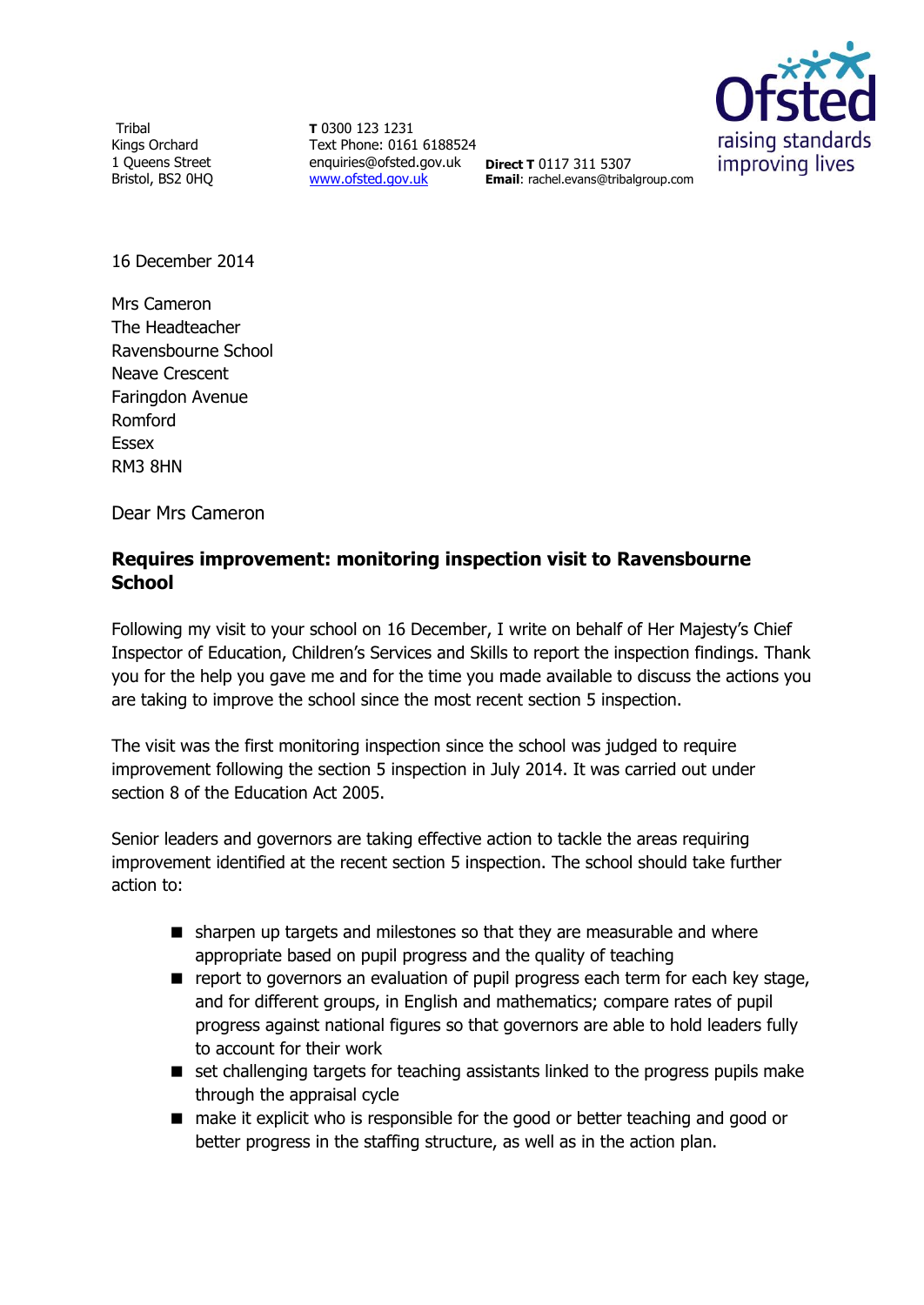

## **Evidence**

During the inspection, I held meetings with leaders, including the headteacher, a group of teachers, teaching assistants and lunchtime supervisors. I also met with the Chair of the Governing Body, and a senior representative of the local authority to discuss the action taken since the last inspection. I evaluated the school's action plan. I made visits to all classrooms and considered pupils' learning since the start of the Autumn Term. I looked at several monitoring documents. I considered the report written following the external review of governance.

# **Context**

There have been some changes in staffing since the school was inspected. These include a new deputy headteacher, who was previously the head of early years, and a new head of the sixth form. There is currently a vacancy for the head of early years.

### **Main findings**

You, senior leaders and governors are determined to make sure that the school is judged to be good at its next full inspection. You have willingly taken on board advice and support from the local authority, external advisers, and from a variety of schools. You are using this support well to raise staff's expectations of what pupils can achieve.

Your action plan includes the priorities identified as requiring improvement at the time of the previous inspection. You have made sure that the governing body has undergone an external review. The action plan to address the areas of weakness at the time of the last inspection identifies time scales for implementation, monitoring, evaluating and when the actions are embedded. The action plan does not have measurable targets with key milestones so that success can be measured precisely, based on good achievement and good teaching.

You have re-structured the senior leadership team so that there is a better focus on improving the quality of teaching and achievement. You have introduced several improvement strategies, including planning more precisely to meet the complex and differing needs and abilities of pupils. I checked how this was being implemented through discussions with staff and observations in classrooms. There is clearly a common sense of purpose, and consistency of approach. Most staff have willingly implemented the intense training they have received to improve all aspects of pupils' communication skills. They plan and assess small steps in pupils' learning which informs pupils' next steps more precisely.

You explained to me that members of staff have revised the groupings of pupils, and you believed that this was having a positive impact on achievement and behaviour. This is particularly so for autistic pupils who are now taught by the same member of staff in small groups, for longer periods of time. Staff corroborated your judgement, saying the changes